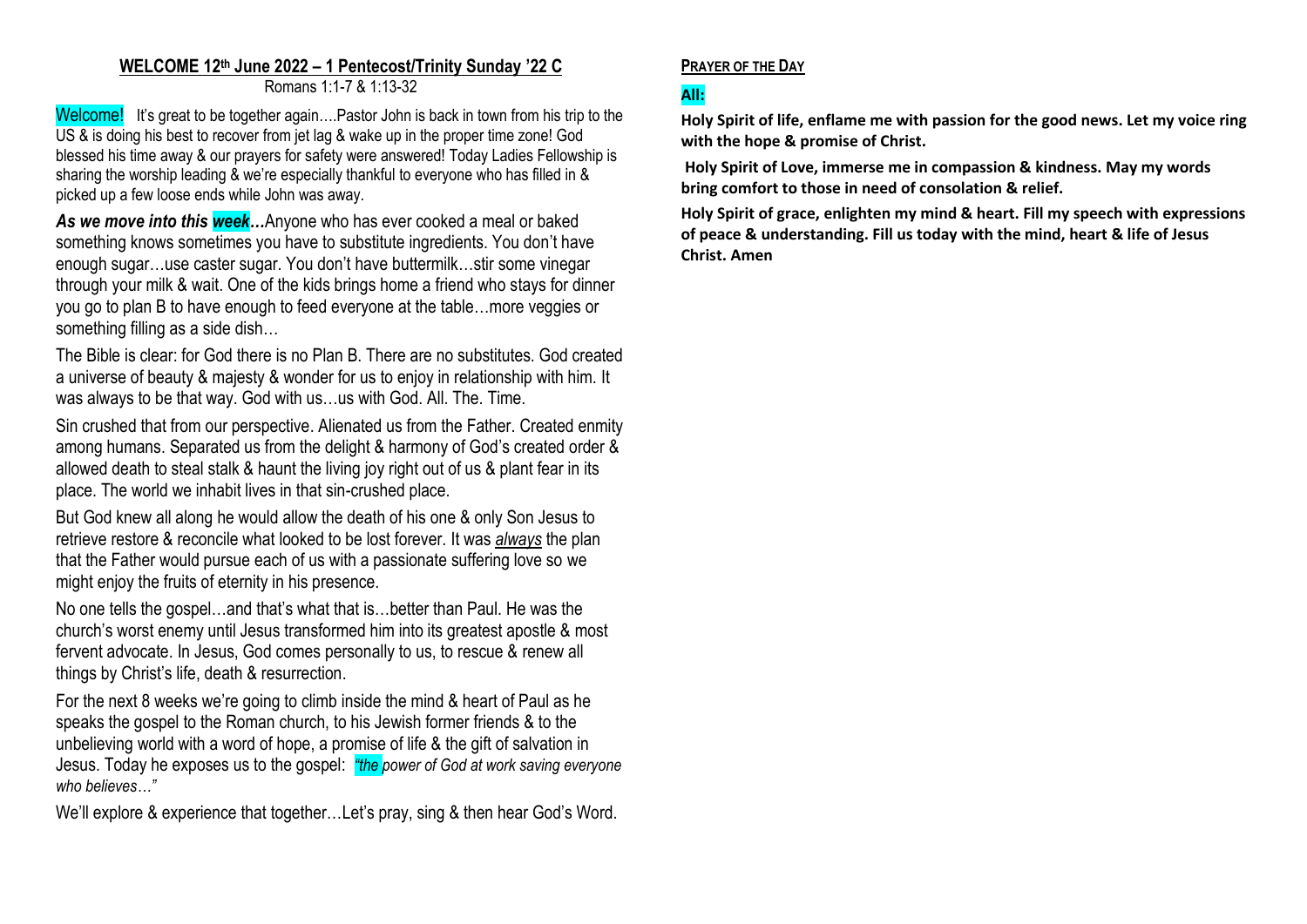## **1 PENTECOST/TRINITY SUNDAY '22 C – OPERATION GOSPEL: GOSPEL EXPOSURE**

Power…If there's a word folks all over the world understand or at least have a working definition...it's power. It's in evidence every day. Political power. Military power. Intellectual power. Economic power. Legal power. Social or cultural power. Environmental power. Port Power…just kidding.

The Romans appreciated power, just as much as we do. They conquered nations, built roads & cities, wrote laws & governed continents, created literature & art & education rivalled by none in their day. That's our conception of power. To force or coerce – achieve or acquire – take or hold – to build – to make - to do.

But that sort of power most often simply reinforces the brokenness of the world… They maintained a deliberate system of slavery. They enforced a tired society where rich & poor, slave & free, citizen & subject always knew who was whom & where they fit in the hierarchy. The Pax Romana (Peace of the Empire) was enforced by their boots on the throats of the subjugated masses.

At the same time we know their power was at times powerless: Powerless to make friends out of rivals. Powerless to raise up the lowly. Powerless to genuinely transform hearts or lives. Powerless to stop the diseases that ravaged their urban slums. Powerless to end political corruption & injustice. Ultimately…Rome was powerless against the moral rot, social & political decay, & invasions by those they hoped to conquer. Rome was powerless against time & ultimately fell into ruin. Their power like every empire before or since was fleeting & failed.

Which is why Paul's letter to the church in the heart of Rome must have felt like such a breath of fresh air… *I am not ashamed of this Good News about Christ. It is the power of God at work, saving everyone who believes—the Jew first & also the Gentile.* For Paul to proclaim a power that in itself healed the division between Jew & Non-Jew would have seem like lightning had struck the Roman Senate. This power – this gospel/Good News is about Jesus…human by all earthly measures but *revealed as the Son of God when he was raised from the dead by the power of the Holy Spirit.* That the gospel is power greater than the grave means it's greater than Rome's power to kill, greater than disease's power to degrade & greater than the tomb to hold forever.

*You are included among those Gentiles who have been called to belong to Jesus Christ. I am writing to all of you in Rome who are loved by God & are called to be his own holy people. May God our Father & the Lord Jesus Christ give you grace & peace.* Nowhere in any part of the Empire & among none of the gods they had worshipped were the words "love, grace, or peace" part of the vocabulary. None of the gods of the ancient world cared for humanity in such a personal benevolent fashion. No god, to whom

humans had ever given their devotion, was said to have a personal relationship with frail fragile people. (next 3 same slide)

In fact, every ancient "religion" & those we know as "religions" today on the world stage, lived true to the origin of that word. Religion comes from the Latin word "religare" (rel-i-*gar*-ray) which means "to bind upon". To be engaged in "religion" is to be bound, like a load on a pack animal…But Paul says this good news about Christ, this gospel, not only promises love, grace, peace, belonging…a relationship with God, but rather than a burden that must be carried or accomplished…this gospel is a gift of righteousness or "worth before God" that is ours solely through faith…by trusting that Jesus is the one who establishes our worth in God's sight, who calls & welcomes us into this relationship with God…who calls & welcomes us in love, grace & peace.

And yes... of course God the Father of Jesus is powerful, but God's power is meant to reveal his good & gracious character...God's power is meant to demonstrate his wisdom & eternal goodness... to invite us to respond in harmony with his wellordered bountiful creation. God created a universe of beauty & majesty & wonder for us to enjoy in relationship with him. It was always to be that way. God with us…us with God. All. The. Time. There's no excuse, Paul says…we should have known.

Sin crushed that from our perspective. Alienated us from the Father. Created enmity among humans. Separated us from the delight & harmony of God's created order & allowed death to steal stalk & haunt the living joy right out of us & plant fear in its place. The world we inhabit lives in that sin-crushed place.

There really are only 2 kinds of people in the world. Those who say to God, "Your will be done," & those to whom God says, "Ok…Have it your way." Paul describes sin & its effects as "God handing us over" to our rebellious desire to be god for ourselves. To our shameful desires, our shameful behaviour & our foolish thinking until the fabric of human life & the harmonies of all creation were distorted toward death. God's anger, his wrath against human rebellion & self-will ultimately spells death for all. Shame, hurt, pain & sadness in this life & separation from God in eternal death in the world to come.

But God knew all along he would allow the death of his one & only Son Jesus to retrieve restore & reconcile what looked to be lost forever. It was *always* the plan that the Father would pursue each of us with a passionate suffering love so we might enjoy the fruits of eternity in his presence.

*Even before he made the world, God loved us & chose us in Christ to be holy & without fault in his eyes. God decided in advance to adopt us into his own family by bringing us to*